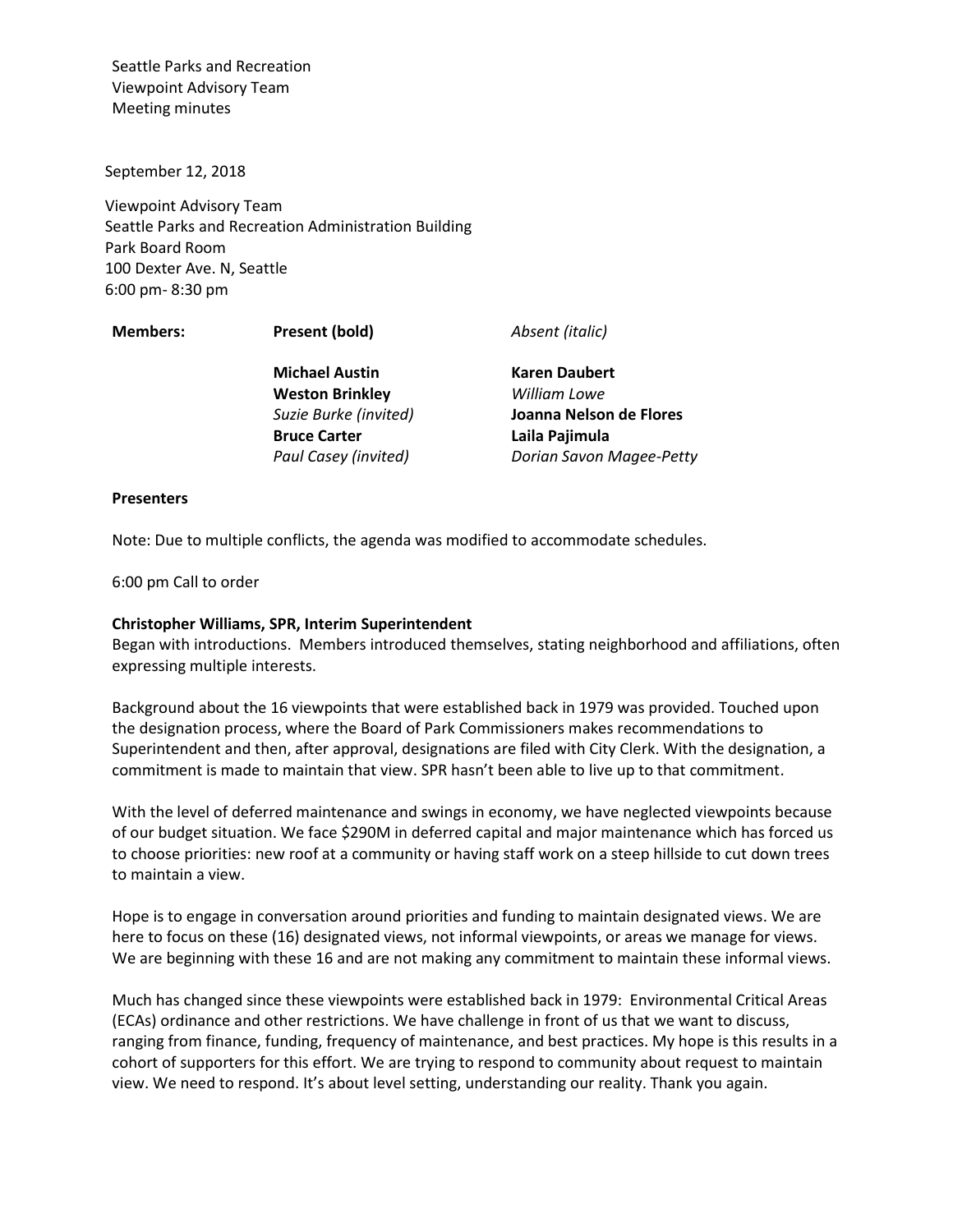### **David Graves, SPR, Planning and Development**

This presentation is about context- what a viewpoint is and why it is considered a viewpoint. Materials were distributed that accompany the presentation.

David joined SPR in 2005, and he was tasked to look at the current viewpoints. Up until this point, these parks were designated in a rather loose fashion. There was no policy that guided a process. He spent a significant amount of time looking backwards- creating an inventory of existing viewpoints and assessing how we got here.

The inventory showed that there were a host of spaces, with a variety of names and descriptors, that were managed for views in public right of way. There were viewpoints and they were parks that we have managed in past for views.

Having a better understanding of our existing viewpoints and developing criteria for future designations was initially driven by the recession and budgetary restrictions. The reasoning being if we are going to commit to designating a viewpoint then there are certain expectations that comes with that: the public should be be able to go and visit these sites and experience the iconic view.

During the extensive review, questions were asked to help guide the criteria for new viewpoints. Those include:

- What is the view?
- Is it unique or duplicative?
- Is it near an existing viewpoint?
- What are the maintenance requirements?
- Do we control the property? Is it public or private property?

This analysis helped influence the designation policy. On August 4, 2005, a new policy on Viewpoint Designation was developed. No additional viewpoints have been added since this policy was adopted in 2007.

### **Q&A: Discussion**

Q: Why are there SEPA protected view policies?

A: Under SEPA policies, views are protected which enables SDCI to regulate building. They are for zoning purposes and development regulation.

Q: Question about hand outs and how these correlate with the PPT.

A: The hand out labeled "viewpoint final" aligns with the 16 officially designated viewpoints. Appendix B led into viewpoint policy.

Q: Has there been a facility condition survey to better understand the quality and condition of these parks.

Q: Glad to see that ADA is being called out. Has an equity analysis been conducted to identify potential viewpoints that are more accessible to our historically disadvantage communities?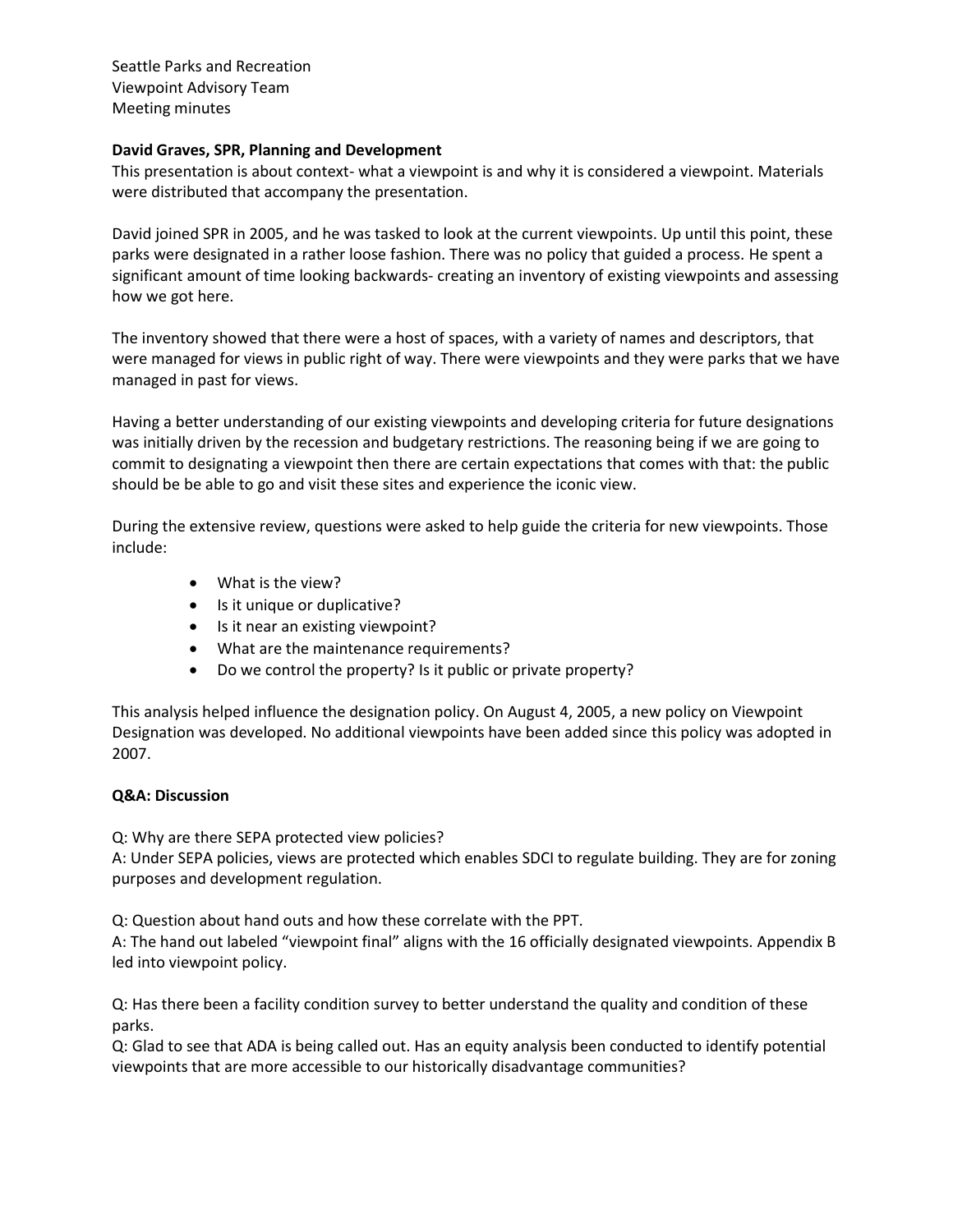A: There has not been that type of analysis. This work was conducted in 2007 and the focus was on existing viewpoints. The effort around policy was focused on moving forward, establishing criteria if we added more. Is it cost effective for us to manage? Do we own the land? Is it duplicative?

Q/Comment: Other characteristics that are important to this discussion are flush toilet. Are these facilities onsite. Ursula Judkins has a Port-o-Potty while other parks have facilities. Response: Most, if not all, of these parks have no facilities.

Q/Comment: Other uses would be helpful. How many people visit? Do they have weddings, parties scheduled? Surprised to see Ursula Judkins on list. How was it designated? Talk to communities about their preferences and get input.

Q: Regarding the other designations, such as park with overlook, park with view, are these anecdotal? A: They are anecdotal. On the view analysis hand out, you'll see "viewpoints" and "parks with views". These are not technical terms, but snapshots used as we were getting a handle of our assets and how we used the park.

Comment: This discussion is why 16 parks were chosen. There are lots of categories, so we needed to start somewhere.

Q: How much does it cost to manage 16 viewpoints? Also, curious about the intersection of public property and views. Knows of one instance when we managed for adjacent property owners. Is that still a practice? Are those agreements still in play? Are there still standing obligations to private property? A: Those are no longer our practices, and we have been very clear in recent years that we do not manage private property. We manage views in public right of way. In past, we have given permits to people to cut trees in park property that ended up being for their view. We are now driven by current forestry best practices. For instance, we used to cut or top trees and now we don't because that can kill or harm trees, often making the slope unstable. There is a host of reasons of why we do not do things as we have in past. That has been jarring for us and public. As far as long-standing agreements, view easement may exist somewhere, but none that we know of.

Q: There is reference about staff making recommendations and conducting an analysis. Were those done for these viewpoints? This type of analysis on 16 would be helpful. A: That reference is about moving forward, if we added an more viewpoint parks. That passage (analysis) was not applicable because these 16 viewpoints were already in existence. We didn't look back at already established parks. Our focus was looking forward, if we added.

Comment: Bring analysis to the neighborhoods and explain the process and trade-offs. Didn't know Ursula Judkins was the favored viewpoint until received this material. Response: Yes, there is an educational component needed. These are destinations for city and region.

### **Jon Jainga, SPR, Natural Resources Unit**

We 've learned how these 16 Viewpoint Parks came to be. We'll now provide more specifics as we introduce you to our officially designated viewpoints.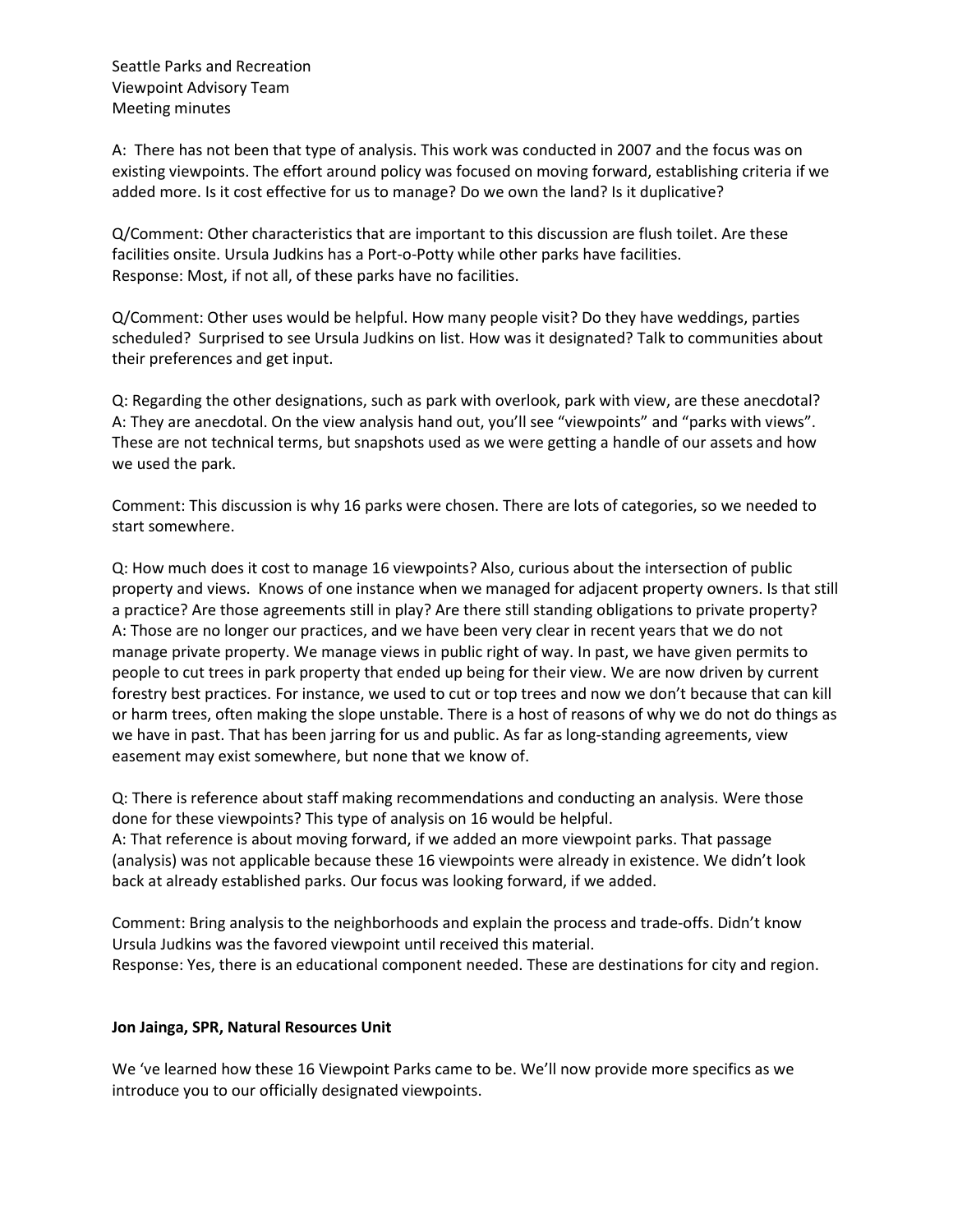PPT of 16 viewpoints. Map showing location throughout city. Majority westerly corridor.

1. Bagley/Montlake. Bench and view of shrub. Indicator of some work that needs to be done. Q: Is the view not maintained because of hedge? Or is it also because trees not being pruned? A: A bit of both

Q: Is this an example of hedge also being a safety barrier?

A: Believe there's a fence behind

2. Banner/Rainbow. Lighter green is part of slope. Darker green is where we mow and blow sidewalk, pick up litter.

Q: Is intent to have a view of Green Lake? Or Olympics?

A: Olympics. Green Lake view partially obstructed by new construction.

3. N Beacon Hill: Not as well known. One bench. No curb cuts. Crew mow. Simple to maintain. West side of fence, Green Seattle Partnership (GSP) restoration sites. No trees obstructing because GSP maintains with volunteers.

Discussion about GSP. In 2005, 2,500 acres were designated for restoration. This is part of East Duwamish Greenbelt. This area being restored with native plants.

Q: Is it being restored for view or restored for GSP site standards?

A: Restored as standard GSP site. Plantings mindful of view. View spot within forest.

Q: So, work is being done because it seems reasonable and it's not policy driven?

A: Work is occurring and so happens to be compatible with view.

Q: How does GSP program work? Familiar with removing invasive and not cutting trees.

A: We have vegetation management plans (VMP) for our ECAs. GSP work not actively removing tree for views, they are strictly restoring green belt and natural area. GSP work is not about maintaining view.

Q: Is it in code to restrict someone from planting a tree in viewpoint?

A: That's why you are here to help with those recommendations.

4. Belvedere. North Admiral in West Seattle. Two-part park. Parking/pull out. Concrete, sidewalk, look to NE downtown. Tour bus stop. Darker green is area to maintain.

Q: Photo is of trees looking out. Are trees on public property?

- A: There are some trees on public property. Some on private.
- Q: Historically have we maintained by limiting trees?
- A: Historically we have done some cutting of the trees.
- 5. Betty Bowen. West QA, three blocks west of Kerry Park. Cruise ships. Dark green maintained by SPR. Mostly residential down below. Steep slope, greater than 40%. Unique art features.

Q: It would be useful when you approach these to say what specific view maintenance problems exist. Do we have cheap or expensive parks?

A: Our challenge here is the lighter green area is steep slope that's majority of SPR property. A challenge area is how we maintain vegetation on steep slopes.

6. Alki. Richey. Large area that we own, out into tide flats. Natural park, strip of pathway is what is maintained, shrub beds. Good example of lower maintenance needs. No obstruction. Railing, sidewalks, benches, ADA, curb cuts

Q: On matrix, does frequency refer to use?

A: Frequency refers to maintenance.

# **\*\* Will edit header on matrix**.

Q: Is view down by water? What is darker green up on hill?

- A: Yes, view is by water. Another that's another park property that is not part of viewpoint.
- Q: Is this southern look at Olympics?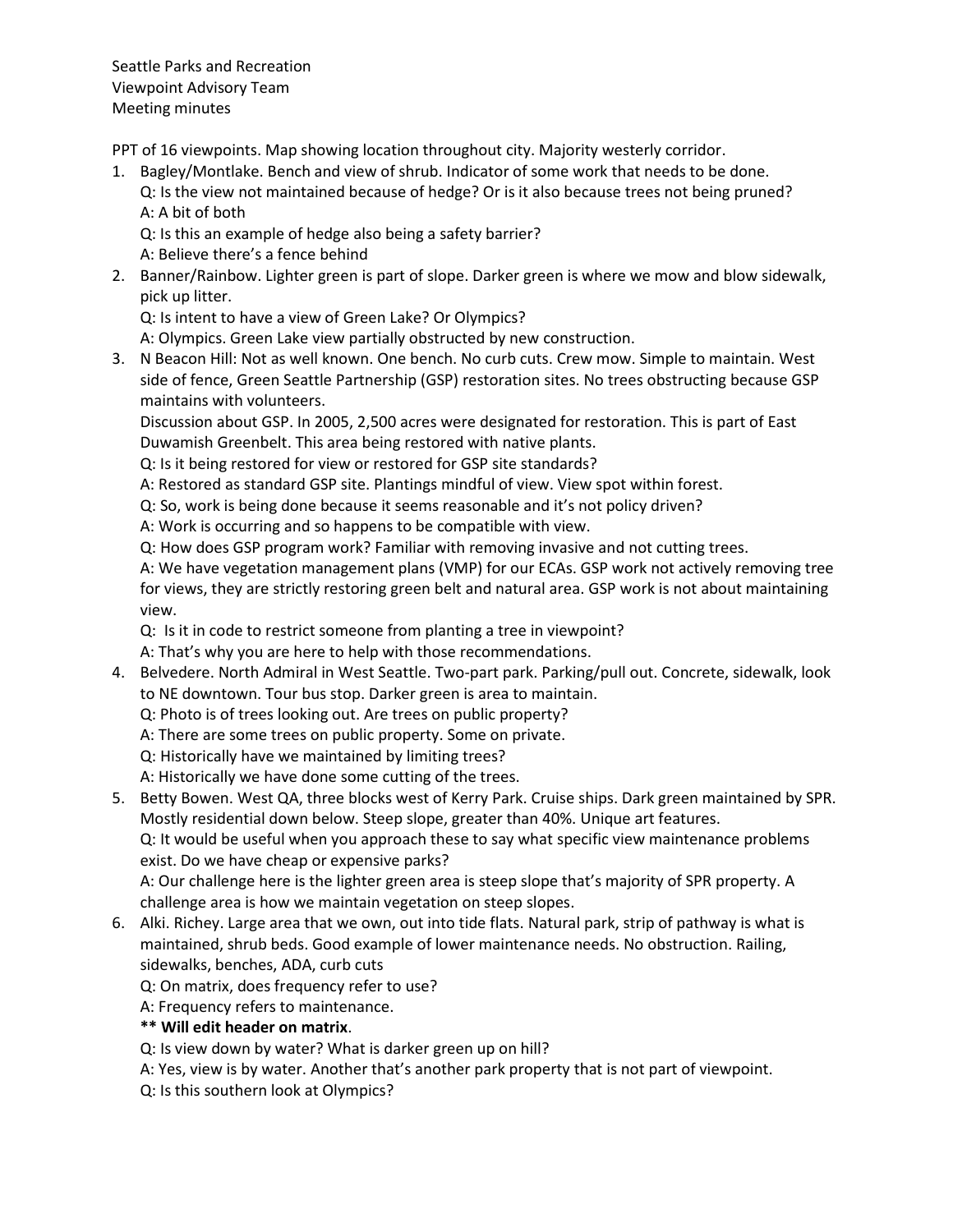A: This is just south of lighthouse.

Comment: If you ask West Seattle if this viewpoint is the one you'd like maintained, they might prefer another viewpoint, such as the one north of California.

- 7. I-90 Overlook: Higher level maintenance. Higher frequency of users. Lots of hedge to trim, keep rails open, shrubs away from sidewalk. Heavy bike usage. Viewpoint area small are large. Q: Is there a restroom?
	- A: No, no facility.
- 8. Hamilton. 3 miles north of Admiral, end of California. By water taxi. Steep slope with existing trees and greenbelt. Heavily used park. Weddings. Tour bus stop. No restroom facility.

Q: What's nature of maintenance? Pretty substantial?

A: Areas that we mow are darker on top half. Lighter green has some restored areas. In 2007, SPR wanted to try to see if restoration practices could help enhance views. Big Leaf maples in green belts are vulnerable during wind storm This is a high-volume area for calls (Maples fall).

Q: What is the scope of what to maintain?

A: Darker is literally area we mow and maintain. Lighter is natural. As far as restoration planting, Phase 1 is removal of invasive plant material (blackberry, ivy rings…non-native). In Phase 2 and 3, we introduce natural shrubs, ground cover and trees. With this slope, wattles for erosion control. Durable. Prevent erosion helps native shrubs root in deeper.

Q: Have we replaced Big Leaf Maples? Have cut them down?

A: No. They are falling.

Q: This is one of two with slide history? When did these take place?

A: Recent. Will try to get dates.

9. Kerry Park. Iconic, High frequency. High usage. Visitors go around rails, grass pathways worn. Slope, erosion. Weddings. Slope maintained by hand. Area top half mowed. Bricks concrete, benches, trash receptacle, ADA curb cuts. Tour buses. Fall protection training. Introducing into practice to stay compliant with labors and Industry and OSHA. In past, stories about hanging out of bucket trucks. 10+ years different practice. New regulations and enforcement. How we operate and how we maintain. New equipment. Right training needed so we are catching up.

Q: Hamilton Admiral steeper?

A: Kerry has gradual but elevated slope.

Q: Is this the steepest maintained area?

A: We'll investigate that.

Q: Is weedeating best practice? Preferred practice?

A: It's probably best solution at this point. Talk with crew chiefs. Would like to get away from weedeating. Option could be play with low growing shrubs. So not as intensive for crews. Injuries. Weeding is best solution right now, though always thinking about better solution.

10. Louisa Boren, N of Capitol Hill. Darker areas we mow. Large area of natural areas.

Q: Because that drops off, there's very little maintenance?

A: There is a steep cliff. Goat trail, one of our heavily encampment site, out of site. Steep ravine. Challenge is large area and steep area. This is going to be one of the most difficult areas to maintain. Drop off is so severe.

Q: How much do you need to maintain? To maintain viewpoint, is it light green? Or just dark green? A: Both

Comment: We will add vision cone to show the window of area we should maintain for views.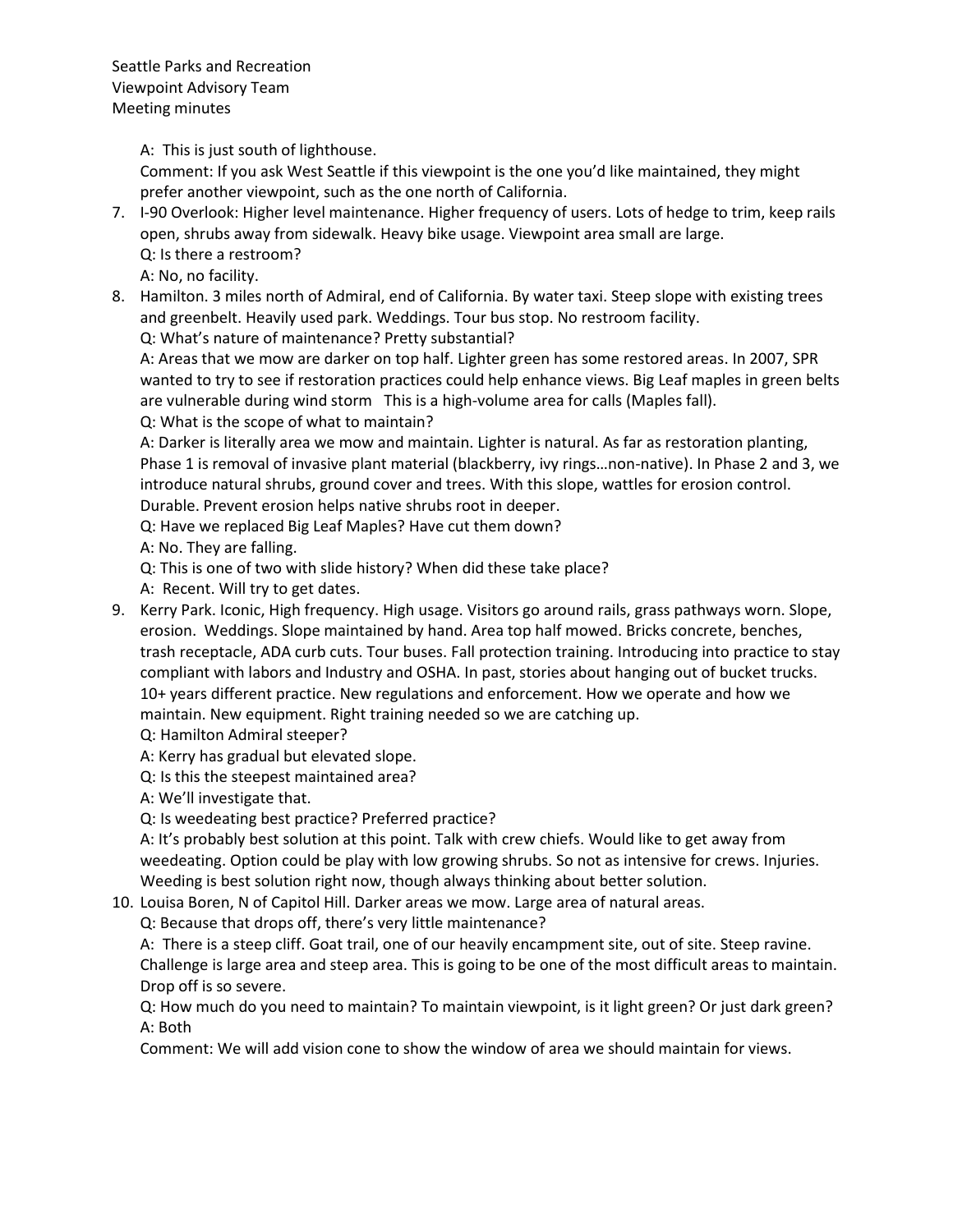11. Mt Baker. More recent viewpoint developed in 2004/2007. Built platform behind sidewalk on  $31^{st}$ . Overlooking deck, which helps with preserving/sustaining view corridor. Trees prune. ADA accessible. Low maintenance. Deck and fencing. No restrooms.

Comment: Designed by UW astronomer. Stones at solstice, sun lines up with fence and walk. Two major work parties a year to maintain.

Q: Was platform funded through City?

A: DON NMF.

Comment: Impressed still have trees with view. Curious about what happens when confiner grows taller. Thought this is a great example of nice view and trees peering around, adding to view. Perhaps we can replicate in other places.

12. West Seattle Rotary Viewpoint: Part of golf course that SPR owns. Darker green area we mow. Elevation slope up/down with viewpoint at plateau.

Q: Have there been conversations with Sound Transit (ST) about alignment with ST3, if that would impact view?

A: Will follow up.

13. Emma Schmitz. Grass and sidewalk. Little slope. Pathway has ramp. Own tide flats. Narrow strip of dark green, mow and maintain. Little or no obstruction.)

Q: is this an ECA? And slope? Does this refer to across the street. Seems odd because Richey is not an ECA.

A: The SDCI map indicates this is an ECA. Area north that slopes, defined as ECA. SDCI identifies as Maybe here mostly grass (not concrete)

- 14. Sunset Hill/Ballard. Popular park. Heavily used on lawn areas, south end for weddings. Cyclone fence. Consultants will talk more about this park. Geo tech have concerns about erosion. Fine sand, tilt clay. Section may need to move fence to street because section has eroded so much. Good example of challenge on slope- what to do and what not to do. Native shrubs and blackberry. Haircut on tree. Fence jets. Tour buses, rentals. Darker green indicates areas we mow.
	- Q: Are there houses below?
	- A: Railroad below (BNSF).
	- Q: Do we do maintenance on slope?
	- A: Very little, right along fence.
- 15. Ursula Judkins. Haven't done much. Blackberries up along fence. Gravel parking lot. Sani-Cam. Larger lawn area. slope area. View 90 and 91. BC:

Comment: Views reduced with the Magnolia Bridge. JJ

- 16. NW 60<sup>th</sup>: Mouth. Shilshole Locks. Not much to do. Little lawn area. Newer concrete, bench, marker, trash can. Wooden rail. Small. Newer viewpoint.
	- Q: Is this near bike path?
	- A: Yes.

Matrix: Walk through the elements

40% slope is the threshold that is considered steep and cannot physically go to maintain. Need qualified contractor or properly trained/ fall training. Time consuming and intensive.

Most have an Vegetation Management Plan. Most plans are older around 2001-2007. Older view cone corridor, description of what areas to maintain. Drainage/erosion. Iconic: news media/national- Kerry or Dr Jose Rizal. Significant tree any tree over 6" in diameter. Important with city regulations and challenges we face. New tree protection ordinance. CM wants to change language to significant. How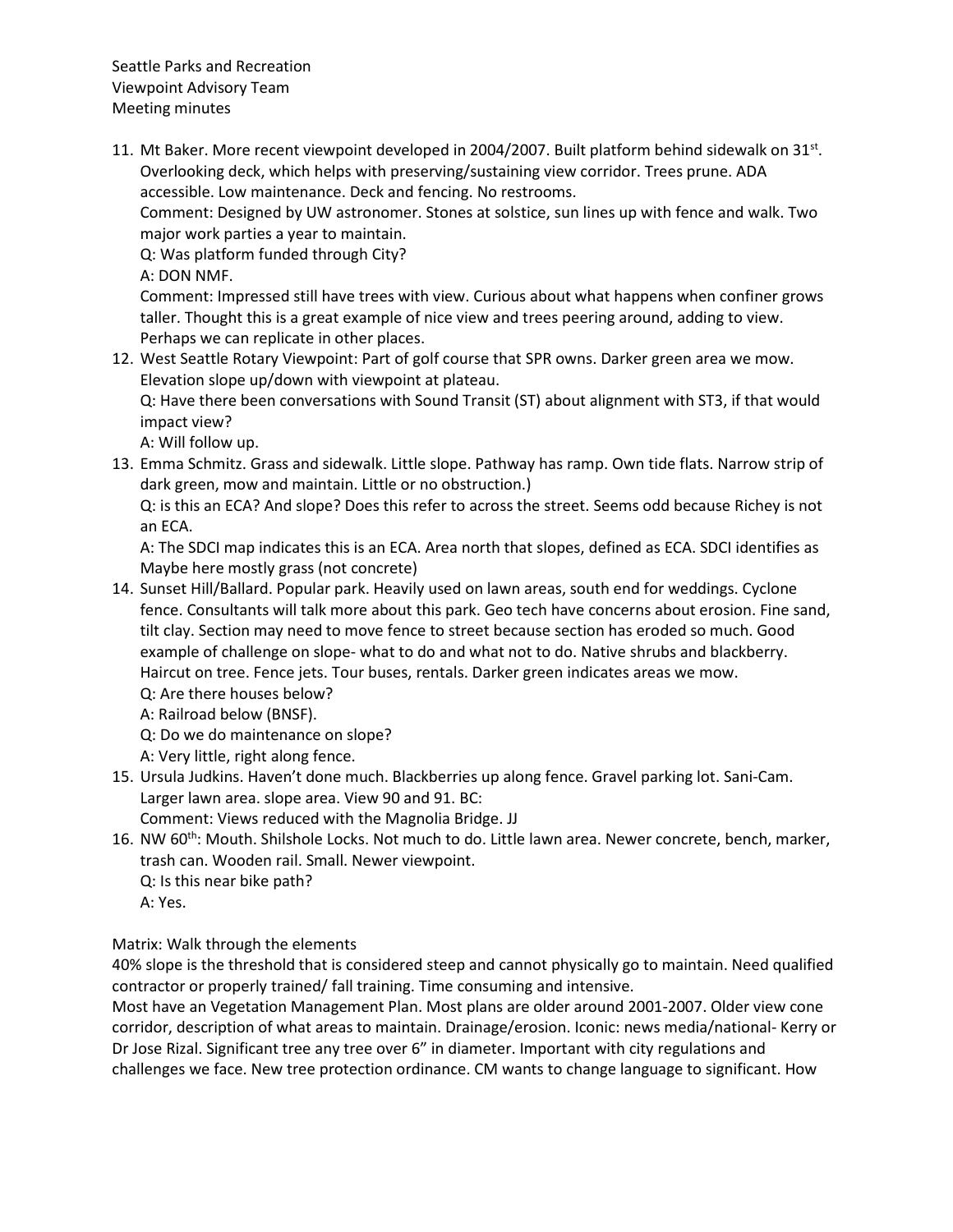would that impact this effort? Likely we'll add columns: estimate cost to restore, and average annual costs of maintain.

Q: Thank you for tour of sites. Is there a hint of data for next presentation?

A: We are currently gathering information and will add to that based on tonight's conversation. Needed follow-ups, such as Sound Transit 3.

Q: Can you add access to frequent and reliable transit.

A: Yes, we will add that. SDOT's GIS.

Q: Can we learn more about use? Numbers of people visiting?

A: We can look at existing activities- event schedule, data, rental, frequency. Maybe data of trash accumulation and pick. Crew Chiefs best indicator on frequency.

Q: Can we look at some of these with low maintenance, like at beaches. Need to quantify uses because people will pay for that.

A: Beaches have high needs. It's a different type of maintenance.

Comment: maybe we elaborate a bit more on those types of uses.

### **Kathy Nyland, SPR**

My role is of facilitator, the link to making sure you are getting the information and data that you need. We will email the PPT out along with other handouts. Regarding housekeeping items, discussed norms. Group agreed to posted (5) norms. Will post at each meeting. Officially approved.

- $\triangleright$  Meetings will begin and end on time.
- ➢ Listen to each other. Don't interrupt.
- $\triangleright$  Make sure everyone has had a chance to speak.
- $\triangleright$  Be respectful to one another.
- $\triangleright$  Arrive prepared and pay attention.

Logistics: Aiming to send out agenda a week in advance and homework. There will be instances when it's last minute, we will print out. Assume you have material but if there's a request to print, let me know. If you need anything, feel free to contact me.

No public comment this evening.

KN continued: Brief overview of the Sept 26 meeting. Multiple presentations with lots of info that is technical in nature. Items range from:

- Maintenance. Current operations and what that entails.
- Priorities. Planned and routine maintenance versus emergency. Storms of the century are occurring annually- what is the impact? It's a matter of needs that we want vs. needs of the day.
- Trees/arborists. What the job is, and the risks involved. Role of tree- general and in relation to views. Tension what we look at and what a tree does to ensure stability of view.
- SDCI- our partners and how we interact. Define ECAs.
- Consultants: technical assessment, soil conditions, recommendations, gaps and shortfalls and possible approached.
- Here we are- what we want to do and how we want to proceed.

Q: What about other high usage sites- Magnuson and Discovery park? They have different view but high in usage. Where do they fit in with maintenance?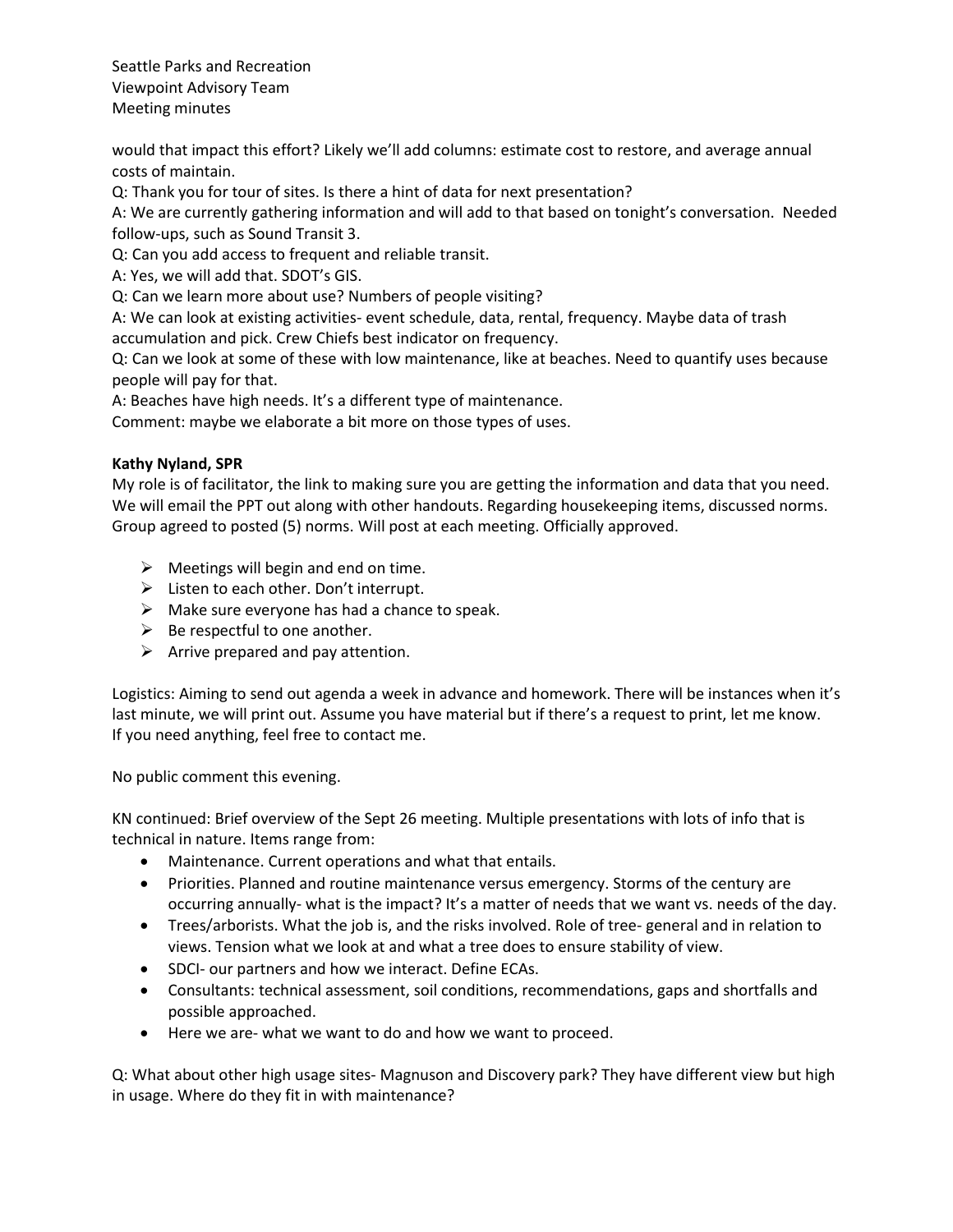A: Great question. This exercise focuses on the 16 viewpoint parks. We needed a starting place Keep that thought in parking lot/radar and when we proceed with options, recommendations and possible future conversations. Tell story of where dollars are- telling that story/narrative. Educational component critical.

Q: Is money coming from parks district.

A: That is up for discussion.

Discussion: We'll look at sites and challenges. Going back to charter, a key objective is to make recommendation to Superintendent that could include funding package. Right now, we use existing General Fund dollars. Our needs are above and beyond what we have which is one of the reasons why we have not maintained these sites well. In addition to our regular routine maintenance, we are responsible for clean-up of encampments. Plus, we have changing regulations around ECAs, requiring more resources to secure slopes. We have storms to factor, and climate change. We need to address all these issues and come up with game plan. Plus, we have demand: demand is a factor. All of these are important.

Comment: We were sent the scope, and goals. Helpful to post these along with norms. Knowing where we are headed would be helpful KN.

Response: Yes, we'll post. To reiterate the important of what was stated, and we will touch upon at our next meeting- capacity. Capacity covers the routine. But there is demand. And response. And the list goes on. These crews do everything and, if this is our priority, we need to figure out what we need. How can these all be routine.

Q: A lot of resource have been redirected to emergencies, i.e. homelessness. How do we deal with that? Other work that was left undone.

Q: Excited to be part of this but also worried about appointees and quorum,

A: 11 candidates were identified and eight confirmed. To help usher in success, communication will be constant, bringing group along. There is a reason why you were appointed, a reason why you are here. Didn't just fill seats but are meeting needs. Multiple hats. Multiple perspectives. Right people around table.

# Check Out

Q: What do you need for this be a success?

- Everything comes via email, so we can consult others. Have information accessible and broad as possible. Big players like sports and dogs. Response: This conversation is a starting point. Be in phases. Lots of constituency groups as part
- of the dialogue. You will help shape, identify path and continue conversation and course correct. • Being comfortable having uncomfortable conversations, if that happens, particularly around racial equity and social justice around access to our parks.
- Balance between information and discussion time. Assume front loading and hopefully not just talking at last meeting.

Response: This is why we hope to provide agendas in advance. Co-design and responsive.

- Ability to mental break/refocus. Breaks in agenda.
- Clear goals and keeping focused. Ensuring there is shared understanding. To make the decisions that we need to.
- Still thinking about end product. Is it document? Funding strategies? Best management practices? Can we replace maples? Helpful to figure out level of information. Outline or template to fill in the blanks. Or is this listening, and we put together a report.